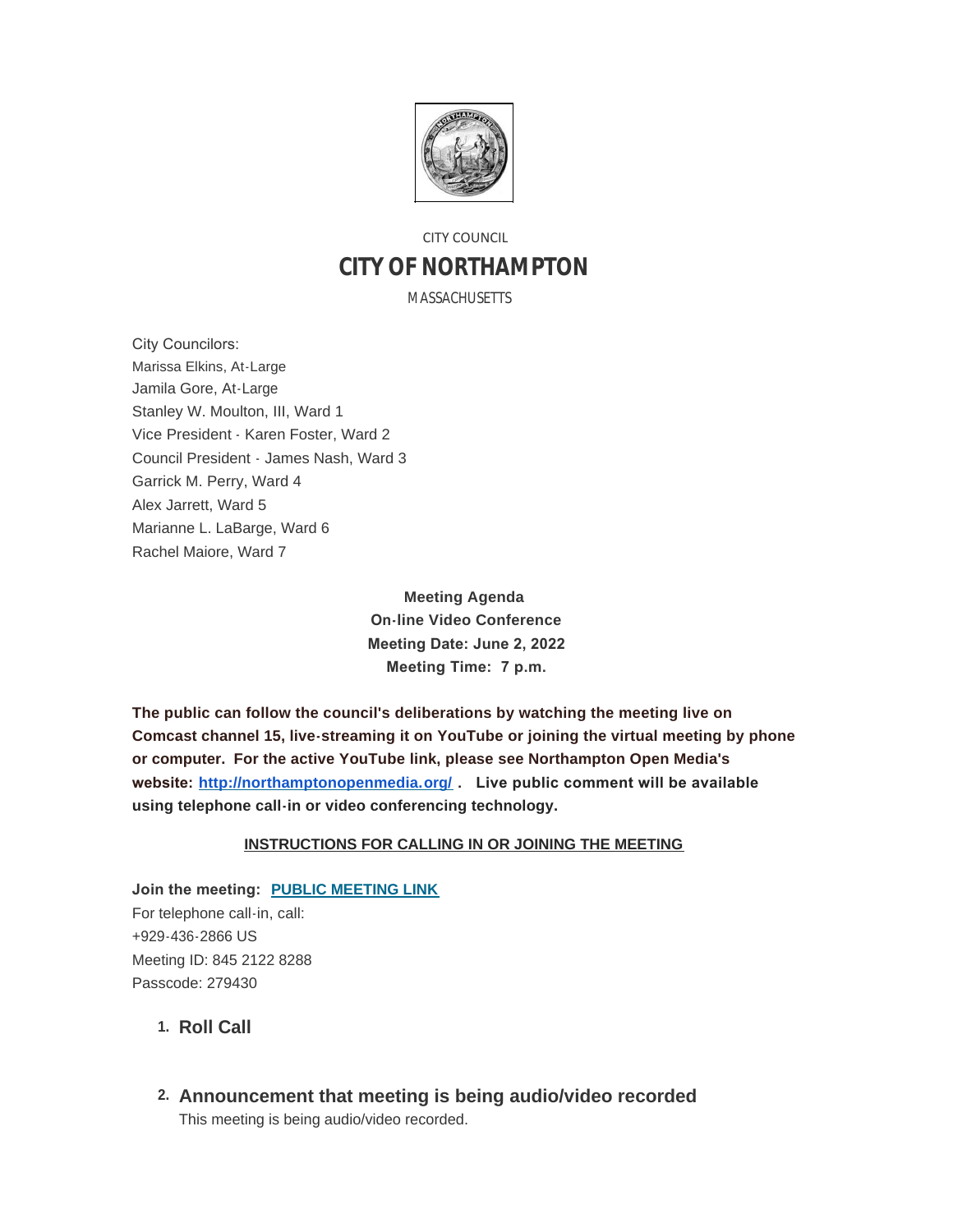### **Public Hearings 3.**

## **A.** 7:00 pm Announcement of Public Hearing on 22.081 National **Grid Pole Petition for One jointly-owned (JO) Pole on Clark Street (Petition # 30481354)**

Per M.G.L. Ch. 166, Section 22, the Northampton City Council will hold a public hearing on **Thursday, June 16, 2022 at 7 p.m.** on National Grid's petition to install one jointly-owned (JO) pole on Clark St. (Petition #30481354). Instructions for accessing the hearing may be found on the June 16, 2022 City Council agenda to be posted on www.northamptonma.gov no later than 48 hours prior to the meeting. The City Council will hear all persons who wish to be heard thereon.

Documents:

[22.081 Pole Petition - Clark St.with DPW Recommendation.pdf](https://northamptonma.gov/AgendaCenter/ViewFile/Item/19293?fileID=167318)

### **Public Comment 4.**

**Announcements from Councilors and the Mayor 5.**

### **Presentations 6.**

### **Consent Agenda 7.**

Rule 4.4.4 There shall be no debate or discussion by any City Council member regarding any item on the Consent Agenda, beyond asking questions for simple clarification. Rule 4.4.5 Any item may be removed from the Consent Agenda upon the request of any City Council member prior to the taking of a vote on the motion to approve it. All such items will be considered individually, in the order in which they were removed, immediately following consideration of the Consent Agenda.

### **May 5, 2022 Minutes A.**

Documents:

[05-05-2022 City Council\\_Minutes.pdf](https://northamptonma.gov/AgendaCenter/ViewFile/Item/19325?fileID=167469)

### **Approve Annual Business Licenses B.**

22.120 Annual License for Stuart F. Solomon as a Second Hand Dealer @ Stuart F. Solomon Antiques, 296 Nonotuck St., Rear

22.121 Annual License for Laura Burke as a Second Hand Dealer @ Born Again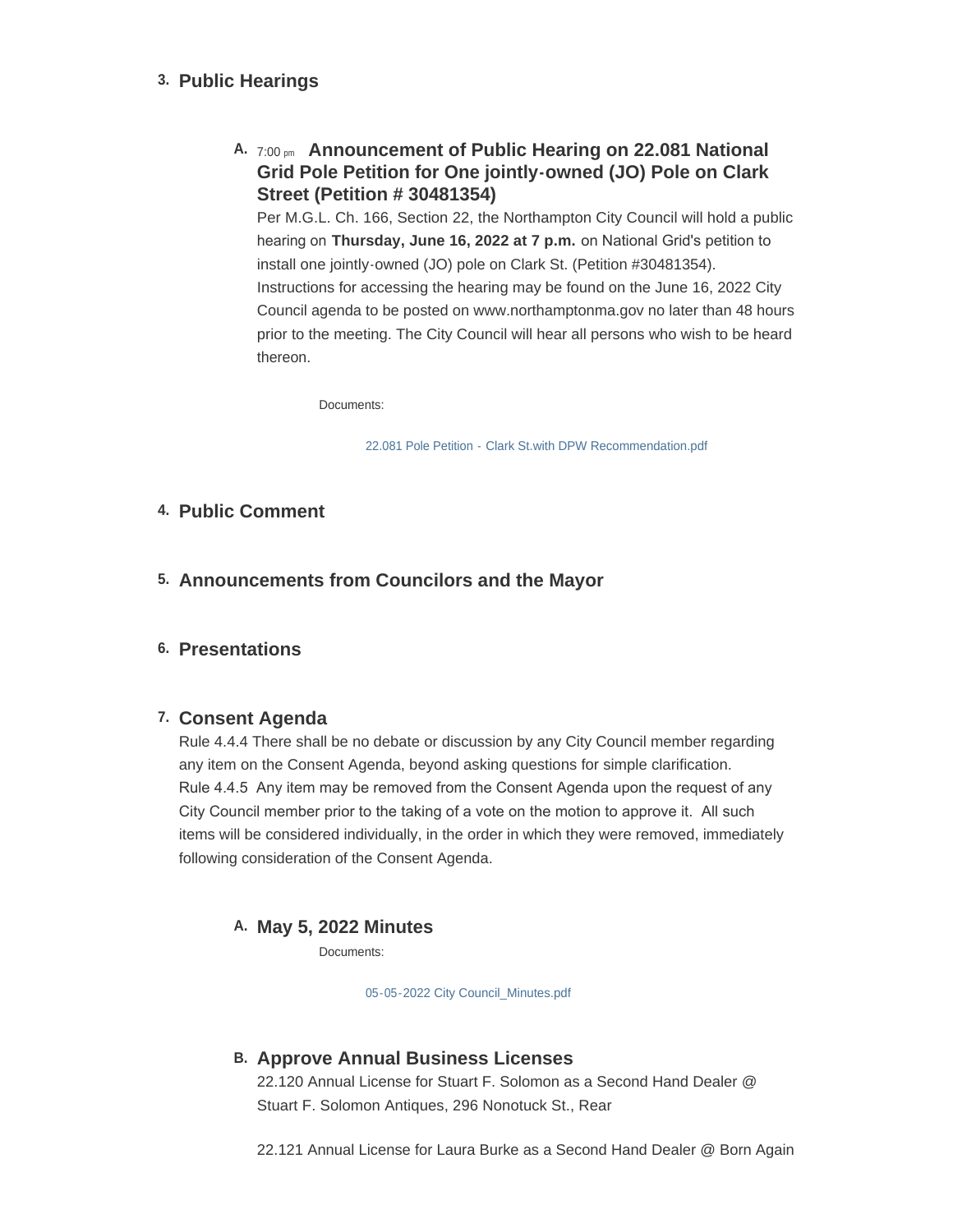Vintage & Consignment, 4 Old South St.

22.126 Taxi Vehicle Permit Application - 2nd Vehicle for Charles Bandoh Ackeifi of Hampton Taxi Services, LLC, 19 Maple St., Easthampton (Business Approved January, 2022)

Documents:

[22.120 Annual License for Stuart F. Solomon as a Second Hand Dealer at](https://northamptonma.gov/AgendaCenter/ViewFile/Item/19289?fileID=167314)  Stuart F. Solomon Antiques, 296 Nonotuck St., Rear.pdf [22.121 Annual License for Laura Burke as a Second Hand Dealer at Born](https://northamptonma.gov/AgendaCenter/ViewFile/Item/19289?fileID=167315)  Again Vintage and Consignment, 4 Old South St.pdf [22.126 Taxi Vehicle Permit Application - 2nd Vehicle for Charles Bandoh](https://northamptonma.gov/AgendaCenter/ViewFile/Item/19289?fileID=167316)  Ackeifi of Hampton Taxi Services, LLC, 19 Maple St., Easthampton.pdf

**22.108 An Order to Surplus and Transfer Property Located at C. 196 Cooke Avenue for Affordable Housing, Parking and Conservation - 2nd reading**

**History:**

- Referred to consent agenda - 5/19/2022

Documents:

[22.108 An Order to Surplus and Transfer Property Located at 196 Cooke](https://northamptonma.gov/AgendaCenter/ViewFile/Item/19300?fileID=167321)  Avenue for Affordable Housing, Parking and Conservation.pdf

## **22.109 An Order to Acquire Property Located Off Coles D. Meadow Road to Add to the Broad Brook-Fitzgerald Lake Greenway - 2nd reading**

#### **History:**

- Referred to consent agenda - 5/19/2022

Documents:

[22.109 An Order to Acquire Property Located Off Coles Meadow Road to](https://northamptonma.gov/AgendaCenter/ViewFile/Item/19301?fileID=167322)  Add to the Broad Brook-Fitzgerald Lake Greenway.pdf

**22.118 An Order Authorizing Acquisition of Drainage E. Easement on Sherman Avenue - 2nd reading**

#### **History:**

- Referred to consent agenda - 5/19/2022

Documents:

[22.118 An Order Authorizing Acquisition of Drainage Easement on Sherman](https://northamptonma.gov/AgendaCenter/ViewFile/Item/19302?fileID=167323)  Avenue.pdf [22.118 Sherman Avenue Plan.pdf](https://northamptonma.gov/AgendaCenter/ViewFile/Item/19302?fileID=167324) [22.118 Declaration of Drainage Easement.pdf](https://northamptonma.gov/AgendaCenter/ViewFile/Item/19302?fileID=167325)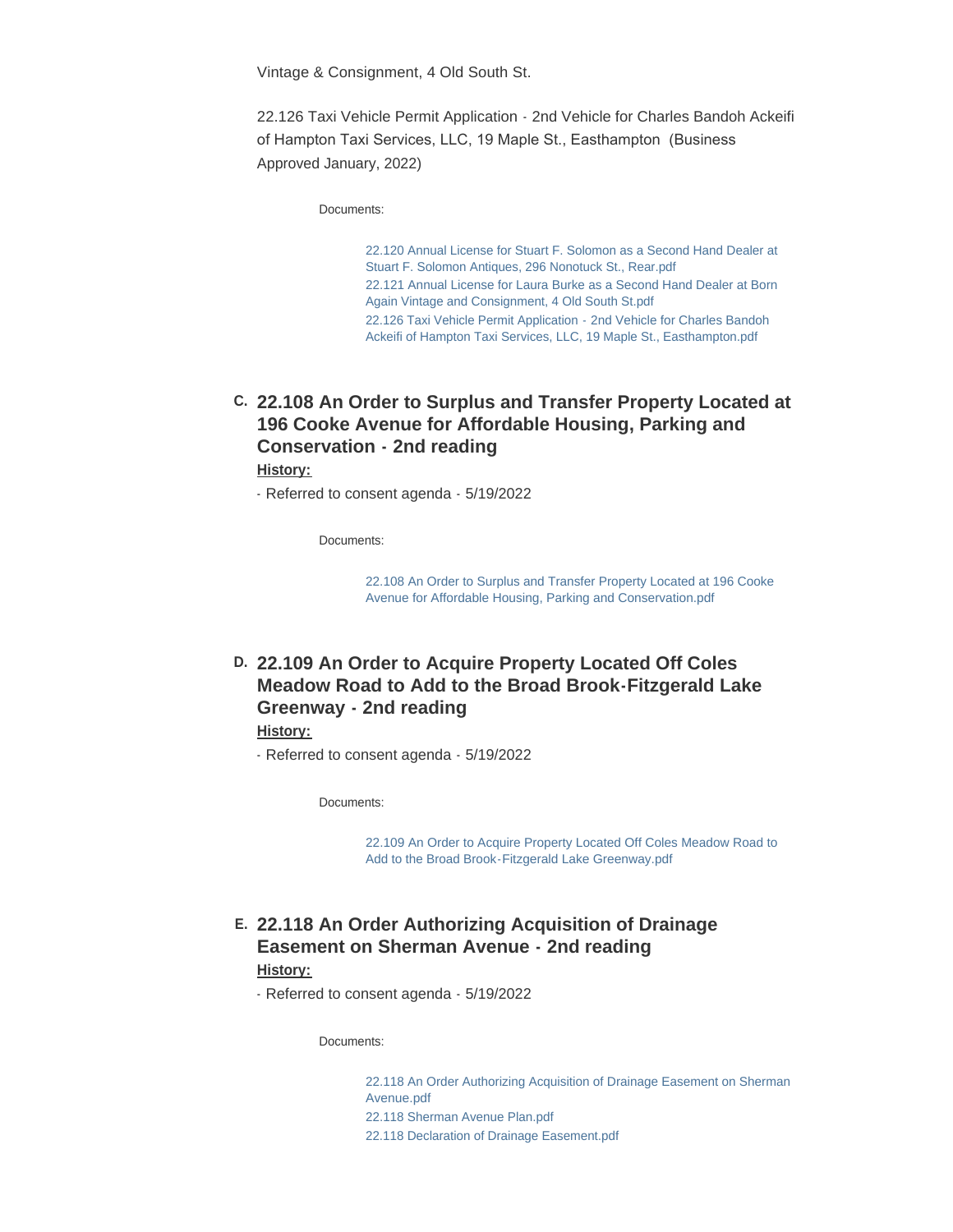**22.119 An Order to Accept DA Sullivan \$10,000 Gift for Public F. Art Project - Thornes Marketplace Mural - 2nd reading History:**

- Referred to consent agenda - 5/19/2022

Documents:

[22.119 An Order to Accept DA Sullivan 10,000 Gift for Public Art Project -](https://northamptonma.gov/AgendaCenter/ViewFile/Item/19303?fileID=167326) Thornes Marketplace Mural.pdf

### **22.128 Appointments to Various Committees - for referral to G. City Services Committee Housing Partnership**

**Carmen Junno,** 73 Straw Avenue, Florence

Term: July 2022-June 2025

*Reappointment*

#### **Parks and Recreation Commission**

**Erin Buzuvis,** 131 State Street, Northampton

Term: July 2022-June 2025

*To fill a vacancy*

#### **Planning Board**

**David Whitehill,** 60 Washington Avenue, Northampton

Term: July 2022-June 2025

*Reappointment*

Documents:

[22.128 Appointments to Various Committees.pdf](https://northamptonma.gov/AgendaCenter/ViewFile/Item/19324?fileID=167338)

### **Financial Orders (on 1st reading) 8.**

Rule 2.6.1.1.1 Process. Financial orders will be introduced and discussed at a full City Council meeting and referred to either the consent agenda of a future meeting or the Finance Committee for more public input, discussion and recommendation.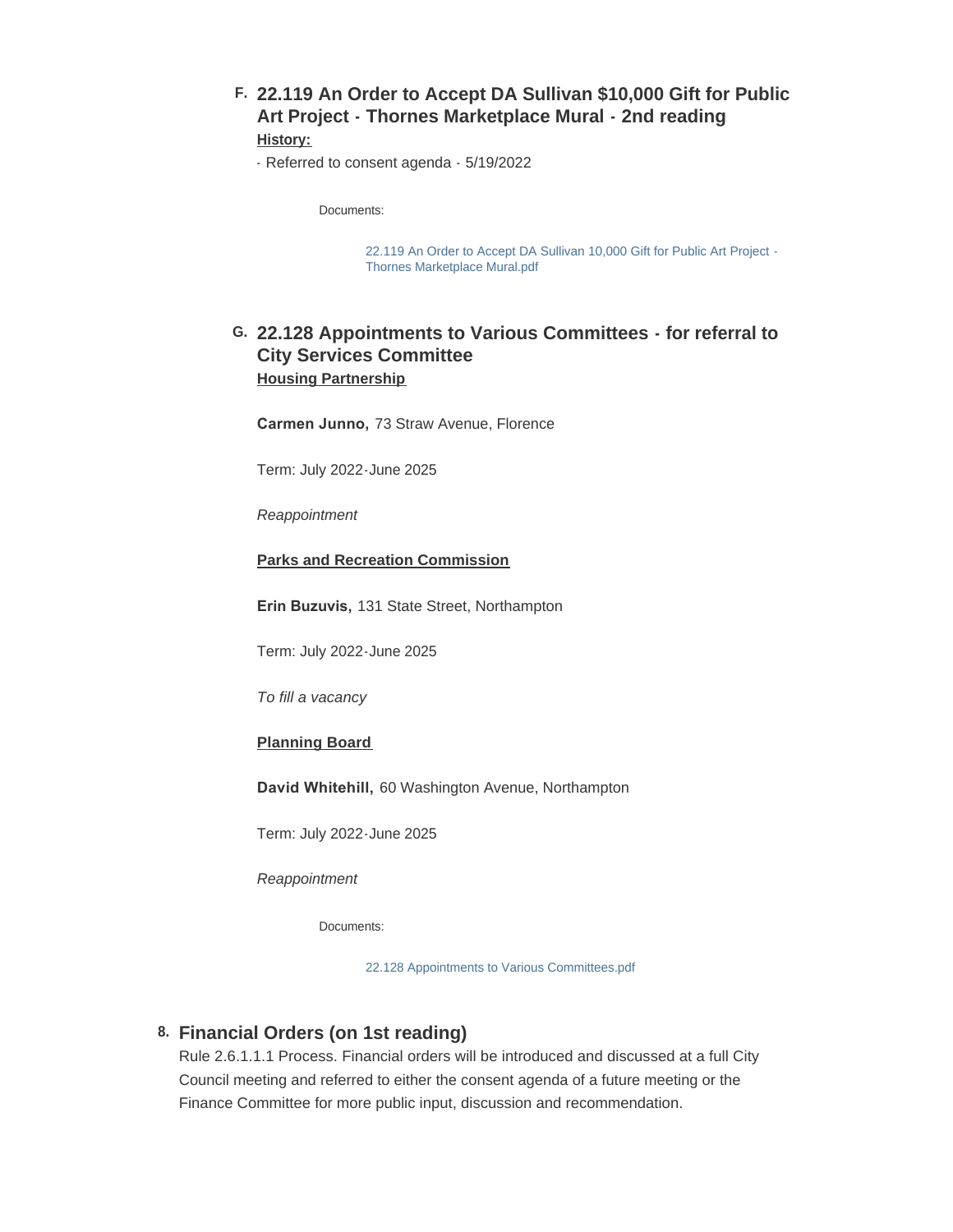### **22.122 An Order to Accept Grant and Appropriate \$63,115 A. Free Cash to Extend the City's Fiber Optic Network - 1st reading**

Documents:

[22.122 An Order to Accept Grant and Appropriate 63,115 Free Cash to](https://northamptonma.gov/AgendaCenter/ViewFile/Item/19305?fileID=167327)  Extend the City Fiber Optic Network.pdf

## **22.123 An Order to Appropriate \$8,966 Free Cash to Add B. Form-Based Code to the City Code Book - 1st reading**

Documents:

[22.123 An Order to Appropriate 8,966 Free Cash to Add Form-Based Code](https://northamptonma.gov/AgendaCenter/ViewFile/Item/19306?fileID=167328)  to the City Code Book.pdf

## **22.124 An Order to Transfer \$150,000 from DPW Personnel C. Services to OM - 1st reading**

Documents:

[22.124 An Order to Transfer 150,000 from DPW Personnel Services to](https://northamptonma.gov/AgendaCenter/ViewFile/Item/19307?fileID=167329)  OM.pdf

## **22.125 An Order to Appropriate \$7,872.99 from State Earmark D. for Community Care Department Vehicle - 1st reading**

Documents:

[22.125 An Order to Appropriate 7,872.99 from State Earmark for Community](https://northamptonma.gov/AgendaCenter/ViewFile/Item/19308?fileID=167330)  Care Department Vehicle.pdf

### **Financial Orders (on 2nd reading) 9.**

#### **History:**

- Referred to Finance Committee for Budget Hearings 5/19/2022
- Public Hearings to be Held 5/31/2022 & 6/1/2022
- Finance Committee recommendation pending 6/1/2022

## **22.111 An Order to Approve FY2023 General Fund Budget - A. 2nd reading**

Documents:

[22.111 An Order to Approve FY2023 General Fund Budget.pdf](https://northamptonma.gov/AgendaCenter/ViewFile/Item/19310?fileID=167331)

## **22.112 An Order to Approve FY 2023 Sewer Enterprise Fund B. Budget - 2nd reading**

Documents: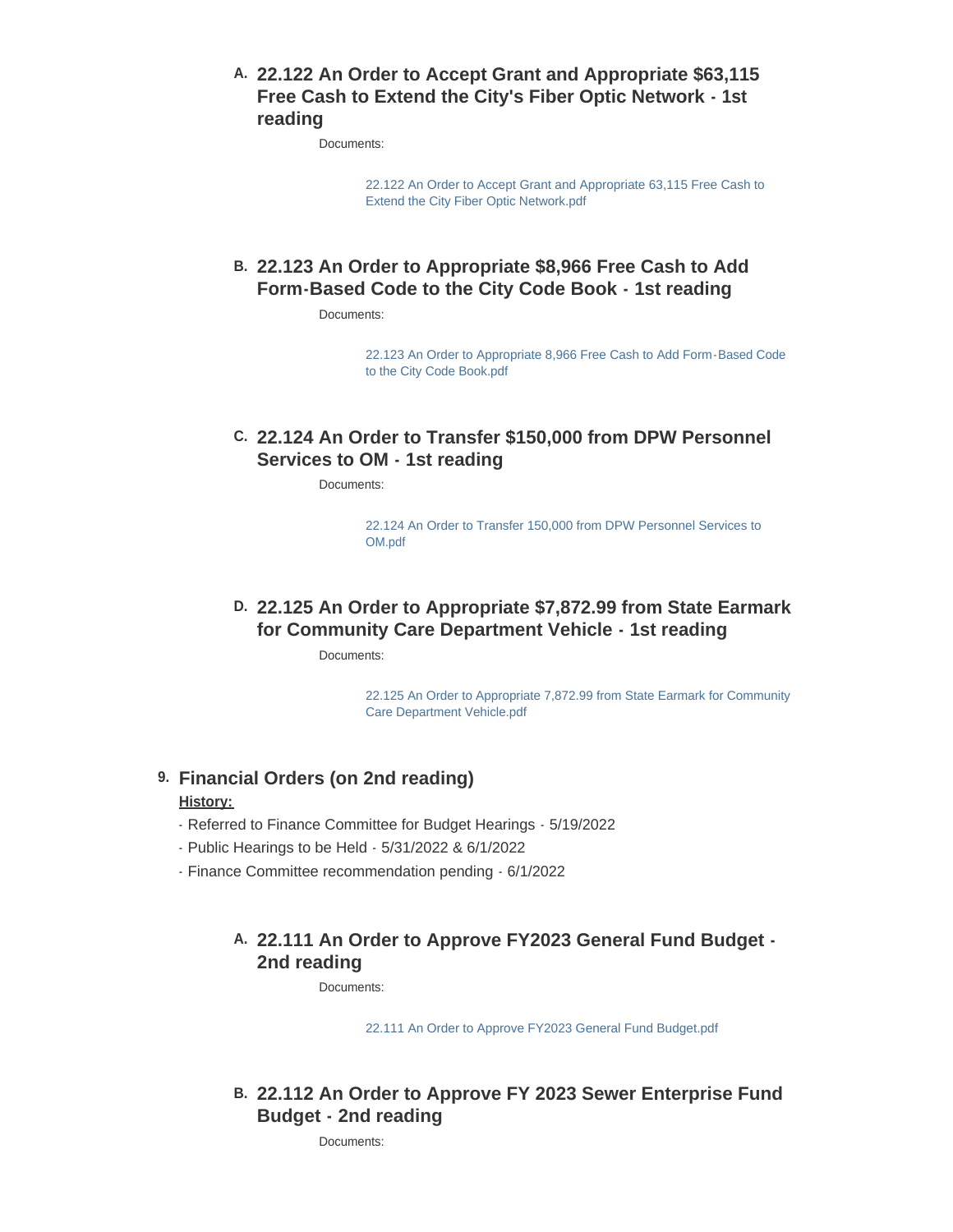### **22.113 An Order to Approve FY 2023 Water Enterprise Fund C. Budget - 2nd reading**

Documents:

[22.113 An Order to Approve FY 2023 Water Enterprise Fund Budget.pdf](https://northamptonma.gov/AgendaCenter/ViewFile/Item/19312?fileID=167333)

### **22.114 An Order to Approve FY 2023 Solid Waste Enterprise D. Fund Budget - 2nd reading**

Documents:

[22.114 An Order to Approve FY 2023 Solid Waste Enterprise Fund](https://northamptonma.gov/AgendaCenter/ViewFile/Item/19313?fileID=167334)  Budget.pdf

### **22.115 An Order to Approve FY 2023 Stormwater and Flood E. Control Enterprise Fund Budget - 2nd reading**

Documents:

[22.115 An Order to Approve FY 2023 Stormwater and Flood Control](https://northamptonma.gov/AgendaCenter/ViewFile/Item/19314?fileID=167335)  Enterprise Fund Budget.pdf

### **22.116 An Order to Approve FY2023 Revolving Funds - 2nd F. reading**

Documents:

[22.116 An Order to Approve FY2023 Revolving Funds.pdf](https://northamptonma.gov/AgendaCenter/ViewFile/Item/19315?fileID=167336)

**Orders 10.**

### **22.127 An Order Designating Members of Select Committee A. as Special Municipal Employees - 1st reading**

Documents:

[22.127 An Order Designating Select Committee Members as Special](https://northamptonma.gov/AgendaCenter/ViewFile/Item/19323?fileID=167337)  Municipal Employees.pdf

#### **Ordinances 11.**

#### **Ordinances (Not yet Referred) 12.**

Rule 5.2.3 provides that no ordinance shall be voted on by the City Council until it has been considered by the Committee on Legislative Matters.